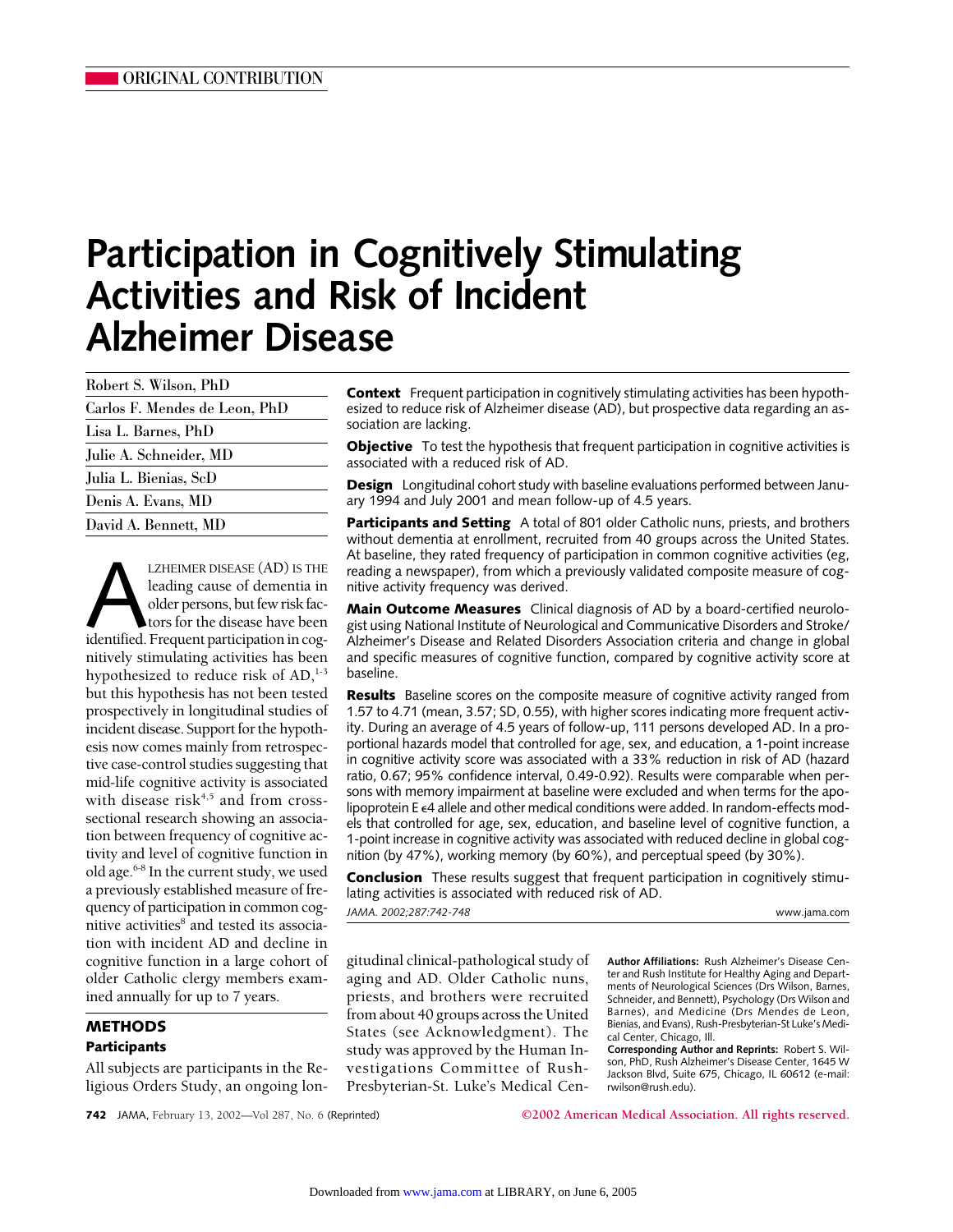ter. Eligibility was established at baseline and required an age of 65 years or older, absence of a clinical diagnosis of dementia, and consent to annual clinical evaluations and to brain donation at the time of death.

At baseline, each person had a uniform structured evaluation that was repeated annually by examiners blinded to previously collected data. The evaluation has been previously described.<sup>9-11</sup> It included a medical history, neurological examination, assessment of cognitive function, and review of brain scan when available. On the basis of this evaluation, a board-certified neurologist diagnosed AD and other common conditions affecting cognitive or physical function (eg, stroke). The diagnosis of AD followed the criteria of the joint working group of the National Institute of Neurological and Communicative Disorders and Stroke and the Alzheimer's Disease and Related Disorders Association (NINCDS/ADRDA).12 These criteria require a history of cognitive decline and impairment in memory and at least 1 other cognitive domain. Some persons who met these criteria had another condition impairing cognition (termed "possible" AD in the NINCDS/ADRDA system). Because exclusion of this subgroup did not affect results, it is included in all analyses reported in this article.

Of 1003 persons who expressed interest after a presentation about the Religious Orders Study, 879 agreed to participate and had a baseline evaluation between January 1994 and July 2001. We excluded 74 persons who met criteria for dementia at baseline and 4 persons with missing diagnostic or cognitive activity data. Of the remaining 801 persons, 21 died before the first follow-up evaluation and 40 had not yet reached the date of their first followup. Of the remaining 740 persons, follow-up information on AD was available in 733 (99%), with a mean of 5.5 evaluations per person (range: 2-8); follow-up composite cognitive scores were available in 724 (98%), with a mean of 5.4 valid scores per individual (range: 2-8). Analyses are based on these persons. Nearly all of them were still active in their order, parish, or community at baseline, and 70% were working at least part-time.

### **Assessment of Cognitive Activity**

We used a previously established, composite measure of cognitive activity frequency in analyses. $8$  At baseline, persons were asked about time typically spent in 7 common activities that involve information processing as a central component: viewing television; listening to radio; reading newspapers; reading magazines; reading books; playing games such as cards, checkers, crosswords, or other puzzles; and going to museums. Frequency of participation in each activity was rated on a 5-point scale, as follows: 5 points, every day or about every day; 4 points, several times a week; 3 points, several times a month; 2 points, several times a year; and 1 point, once a year or less. Responses to each item were averaged to yield the composite measure.

We used a composite measure to reduce floor and ceiling artifacts and other sources of measurement error. As previously described, it was formed by averaging responses to each item rather than weighting items by the estimated cognitive demand involved in the activity because the latter approach yielded a composite measure that was indistinguishable from a composite based on frequency alone.<sup>8</sup> In a geographically defined population of older persons, each item was positively correlated with the total score on the other 6 (range: 0.8-0.46, all *P*<. 01), supporting the use of a composite measure. This composite measure had positive correlations of moderate size with educational attainment and a performance-based measure of cognitive function, supporting its construct validity.

## **Assessment of Cognitive Function**

At each evaluation, 20 cognitive tests were administered in an approximately 45-minute session. One test, the Mini-Mental State Examination  $(MMSE<sup>13</sup>)$  was used only for descriptive purposes. There were 7 tests of episodic memory: immediate and delayed recall of the East Boston Story,<sup>14</sup> Logical Memory Ia and IIa,<sup>15</sup> and Word List Memory, Recall, and Recognition<sup>16</sup>; 4 tests of semantic memory: Boston Naming Test,<sup>16</sup> Extended Range Vocabulary,<sup>17</sup> Verbal Fluency,<sup>16</sup> and National Adult Reading Test<sup>18</sup>; 4 tests of working memory: Digits Forward and Digits Backward,<sup>15</sup> Digit Ordering,<sup>19</sup> and Alpha Span<sup>20</sup>; 2 tests of perceptual speed: Symbol Digit Modalities Test<sup>21</sup> and Number Comparison<sup>17</sup>; and 2 tests of visuospatial ability: Judgment of Line Orientation<sup>22</sup> and Standard Progressive Matrices.<sup>23</sup> Composite measures of global cognition, based on all 19 tests, and of the specific domains of cognitive function defined above were used in analyses. Each measure was formed by converting raw scores on component tests to *z* scores, using the baseline mean and SD and computing the average. Detailed information about the individual tests and summary measures is published elsewhere.<sup>11</sup>

### **Collection of Other Data**

We assessed participation in physical activities with questions adapted<sup>24</sup> from the 1985 Health Interview Survey.<sup>25</sup> The activities were walking for exercise, gardening or yardwork, calisthenics or general exercise, bicycle riding, and swimming or water exercise. Persons were asked if they had participated in each activity in the last 2 weeks, and if so, the number of occasions and average minutes per occasion. Minutes in each activity were summed and divided by 120 to yield a composite measure of participation in physical activity expressed as hours per week. Because results were unchanged when activities were weighted by the estimated energy expended,<sup>26</sup> we used total weekly hours in all analyses. Due to its skewed distribution, we treated it as a categorical variable in the main analysis with people grouped into quartiles.

Apolipoprotein E (ApoE) genotyping was performed by an investigator blinded to all clinical data. Blood was collected at each participating Reli-

**©2002 American Medical Association. All rights reserved.** (Reprinted) JAMA, February 13, 2002—Vol 287, No. 6 **743**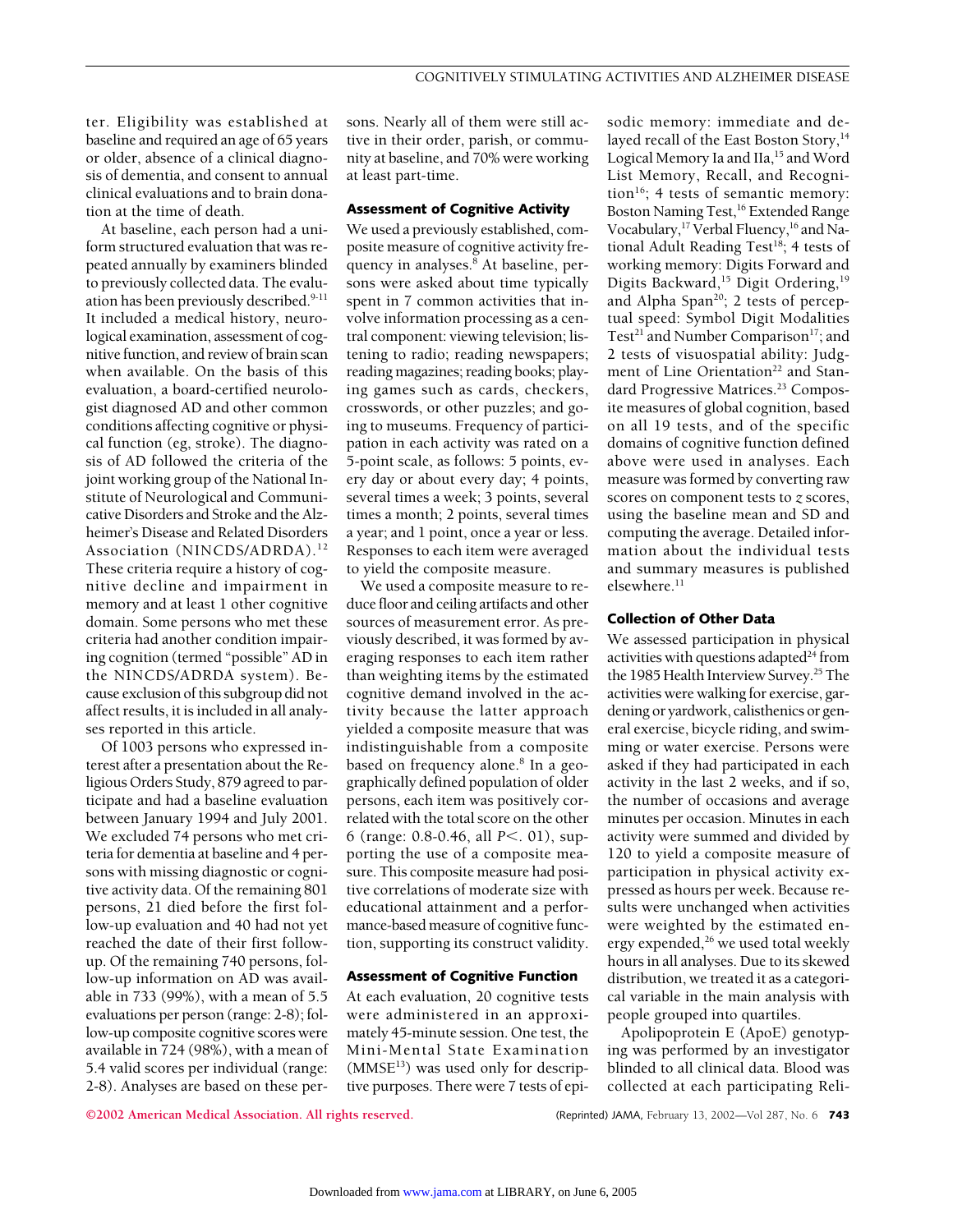**Table 1.** Baseline Characteristics of Religious Orders Study Participants Who Did and Did Not Develop Alzheimer Disease (AD)\*

| Characteristic                                                          | Developed AD<br>$(n = 111)$ | Did Not Develop AD<br>$(n = 622)$                                                                              | P Value |
|-------------------------------------------------------------------------|-----------------------------|----------------------------------------------------------------------------------------------------------------|---------|
| Age, y                                                                  | 81.1(6.2)                   | 74.3 (6.3)                                                                                                     | < 0.001 |
| Women, %                                                                | 66.7                        | 67.2                                                                                                           | .91     |
| White, non-Hispanic, %                                                  | 94.6                        | 90.4                                                                                                           | .21     |
| Years of education                                                      | 18.1(3.6)                   | 18.2(3.2)                                                                                                      | .86     |
| Cognitive activity scoret                                               | 3.46(0.59)                  | 3.59(0.53)                                                                                                     | .02     |
| MMSE score                                                              | 27.1(2.2)                   | 28.7(1.4)                                                                                                      | < 0.001 |
| Global cognition score                                                  | $-0.356(0.444)$             | 0.188(0.457)                                                                                                   | < 0.001 |
| Episodic memory score                                                   | $-0.435(0.661)$             | 0.237(0.540)                                                                                                   | < 0.001 |
| Semantic memory score                                                   | $-0.262(0.696)$             | 0.174(0.647)                                                                                                   | < 0.001 |
| Working memory score                                                    | $-0.328(0.640)$             | 0.155(0.662)                                                                                                   | < 0.001 |
| Perceptual speed score                                                  | $-0.519(0.827)$             | 0.234(0.801)                                                                                                   | < 0.001 |
| Visuospatial ability score                                              | $-0.290(0.741)$             | 0.163(0.805)                                                                                                   | < 0.001 |
| +Cognitive activity scores ranged from 1.57-4.71 (possible range: 1-5). |                             | *All data are presented as mean (SD) unless otherwise indicated. MMSE indicates Mini-Mental State Examination. |         |

gious Orders Study site with acid citrate dextrose anticoagulant and stored at room temperature. It underwent lymphocyte separation within 24 hours of collection. DNA was extracted from approximately 2 million to 3 million cells and amplified by the polymerase chain reaction as described by Hixson and Vernier.<sup>27</sup> Of 801 eligible persons at baseline, ApoE genotype was available in 721 (90%), and 186 (26%) had at least  $1 \epsilon$ 4 allele.

Seven medical conditions were identified in at least 5% of study participants at baseline. Classification of 6 was based on medical history: hypertension, diabetes, heart disease, cancer, thyroid disease, and head injury with loss of consciousness. A clinical diagnosis of stroke was made in 53 persons (7%) based on history, examination, and in 31 of these, review of a prior brain scan (with evidence of cerebrovascular disease in 18). The number of these conditions present at baseline was used in analyses.

Depressive symptoms were assessed at baseline with a 10-item form<sup>28</sup> of the Center for Epidemiologic Studies Depression Scale.<sup>29</sup> The score was the number of symptoms experienced in the past week.

## **Data Analysis**

The association of cognitive activity with risk of developing AD was assessed in a Cox proportional hazards model, adjusted for the potentially confounding effects of age, sex, and education.30 In additional models, we excluded persons with low episodic memory scores at baseline and added terms for the presence of at least 1 ApoE 4 allele and for the number of medical conditions and depressive symptoms at baseline.

We used random-effects regression models to assess the relation of cognitive activity with baseline level of cognitive function and annual rate of change.<sup>31</sup> Each cognitive function measure was analyzed in a model with terms for cognitive activity, time, and their interaction, and for the potentially confounding effects of age, sex, and education. The term for cognitive activity indicates the mean difference in cognitive function at baseline associated with a 1-point increase in cognitive activity. The term for time indicates the average rate of cognitive change per year in a typical participant with a cognitive activity score of 3, and the interaction term indicates the effect of a 1-point change in cognitive activity on annual rate of cognitive change. Further description of the application of these models to cognitive function data is provided elsewhere.<sup>11,32</sup>

Comparable analyses were used to examine the relation of the physical activity measure with incident AD and

change in cognitive function. Model assumptions were assessed graphically and analytically and were found to be adequately met. All analyses were carried out in SAS.33 A *P* value of less than .05 was considered significant.

# **RESULTS Cognitive Activity and Incident AD**

Scores on the composite measure of cognitive activity ranged from 1.57 to 4.71 (mean, 3.57; SD, 0.55), with higher scores indicating more frequent activity. Cognitive activity had modest correlations with age (*r*, −0.08; *P*-.05) and education (*r*, 0. 20; *P*-. 01) but was not associated with sex  $(t_{799}=0.35, P=.73)$ .

Participants were followed up for a mean of 4.5 years. A total of 111 persons developed AD after a mean of 3.0 years; 101 met NINCDS/ADRDA criteria for probable AD and 10 for possible AD (because of cognitive impairment due to stroke in 5 and to Parkinson disease in 5). Baseline characteristics of these persons and of those who did not develop AD are shown in **TABLE 1**. Of the 111 persons in the incident disease group, 51 have died. Brain autopsy results are available for 31, of whom 26 (84%) met Consortium to Establish a Registry for Alzheimer's Disease pathological criteria for AD (14 definite, 12 probable) based on ratings of neuritic plaque density in 3 neocortical regions.34

Three persons with dementia due to other causes were excluded from analyses of disease incidence. In a proportional hazards model that adjusted for age, sex, and education, the relative risk (RR) of developing AD decreased by 33% (hazard ratio [HR], 0.67; 95% confidence interval [CI], 0.49-0.92) for each 1-point increase in the compo site measure of cognitive activity (**TABLE 2**). Thus, compared with a person with activity frequency at the 10th percentile (score=2.86), the RR of disease was reduced by 28% in a person whose cognitive activity frequency was at the 50th percentile (score=3.71) and by 47% in a person whose activity frequency was at the 90th percentile (score=4.29). Education was not

**744** JAMA, February 13, 2002—Vol 287, No. 6 (Reprinted) **©2002 American Medical Association. All rights reserved.**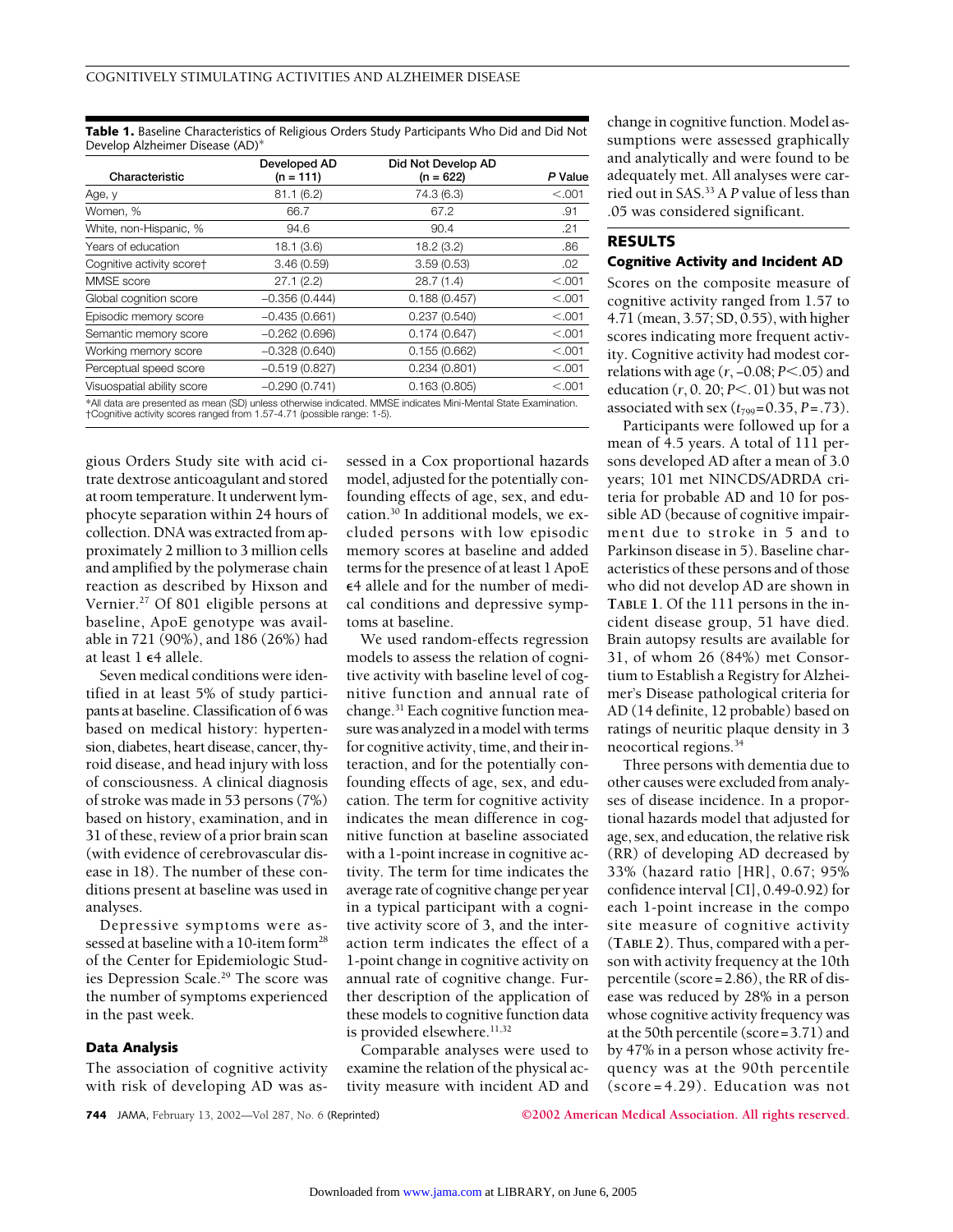related to disease risk in this model (HR, 1.02; 95% CI, 0.96-1.08) or when the analysis was repeated without cognitive activity (HR, 1.01; 95% CI,  $0.95 - 1.07$ ).

We next considered whether the results depended on a subgroup with manifestations of early AD. Because episodic memory impairment has been shown to be a very early sign of disease,<sup>35,36</sup> we repeated the analysis excluding 35 persons with a baseline episodic memory score at or below the fifth percentile, and the association of cognitive activity with incident AD remained (HR, 0.59; 95% CI, 0.41-0.86). Results were comparable when we excluded those at or below the 10th percentile (n=69) (HR, 0.57; 95% CI, 0.38-0.85) or 15th percentile (n=104) (HR, 0.58; 95% CI, 0.38-0.88).

Because the ApoE  $\epsilon$ 4 allele is an established risk factor for AD, we repeated the analysis with a term for possession of 1 or more  $\epsilon$ 4 alleles. The association of cognitive activity remained significant in this model (HR, 0.67; 95% CI, 0.49-0.92), and in a subsequent model, there was no interaction of  $\epsilon$ 4 with cognitive activity ( $P = .90$ ).

We also examined whether other medical conditions or depression influenced the association of cognitive activity with AD. We added terms to the core model for the number of common medical conditions (mean, 1.1; range: 0-6) and number of depressive symptoms (mean, 1.0; range: 0-8) at baseline, and results were not substantially changed (HR for cognitive activity, 0.70; 95% CI, 0.51-0.97).

## **Cognitive Activity and Change in Cognitive Function**

Another way to assess the impact of preexisting cognitive impairment on results is to examine the association of cognitive activity with the principal manifestation of AD, cognitive decline, while controlling for baseline level of cognition. We did this in a series of random-effects models that examined the relation of cognitive activity with baseline level of and annual rate of change in cognitive function. Each model included terms to control for the potentially confounding effects of age, sex, and education. To make use of all available data, the initial analysis used the global measure of cognition, which ranged from  $-1.765$  to 1.374 at baseline, with higher scores indicating better function. At baseline, each point of cognitive activity score was associated with 0.128 units in the global cognitive score (P<.001). On average, the global cognitive score declined 0.043 units per year (P<.001), and this rate decreased by 0.020 units (*P*-.05), or about 47%, for each 1-point increase in cognitive activity score. Thus, on average, a person with activity frequency at the 10th percentile declined 0.046 units per year in global cognition; this rate was reduced by 0.014 units (about 30%) for an activity frequency score at the 50th percentile and by 0.026 units (about 60%) for an activity frequency score at the 90th percentile.

To determine whether cognitive activity was related to decline in some domains of cognition but not others, we repeated the analysis using measures of function in specific cognitive domains (**TABLE 3**). More frequent cognitive activity was associated with higher baseline function in each cognitive domain. On average, performance declined in each cognitive domain, as shown by the terms for time. In addition, cognitive activity was associated with lower rates of decline in working memory, by 0.021 units or about 60% for each 1 point of cognitive activity score, and perceptual speed, by 0.026 units or about 30%, and a trend toward reduced decline in episodic memory. By contrast, change in semantic memory and visuospatial ability was not significantly related to cognitive activity.

## **Physical Activity, Incident AD, and Change in Cognitive Function**

To determine whether the effect of cognitive activity reflected a nonspecific effect of activity, we also examined the association of physical activity with risk of disease. At baseline, persons spent a median of 3.5 hours per week in

**Table 2.** Relative Risk of Incident Alzheimer Disease Associated With Age, Sex, Education, and Cognitive Activity Frequency, Estimated From a Proportional Hazards Model

| Model Terms*       | <b>Relative Risk</b><br>(95% Confidence Interval) |
|--------------------|---------------------------------------------------|
| Age                | $1.14(1.11 - 1.18)$                               |
| Male sex           | 1.35 (0.89-2.04)                                  |
| Education          | 1.02 (0.96-1.08)                                  |
| Cognitive activity | $0.67(0.49 - 0.92)$                               |
| score              |                                                   |

\*Relative risk is for a 1-year increase in age (range: 65-98 years) and in education (range: 6-30 years) and a 1-unit increase in cognitive activity score (range: 1.57-4.71).

| <b>Table 3.</b> Summary of Random-Effects Models of the Association of Cognitive Activity   |  |  |  |  |
|---------------------------------------------------------------------------------------------|--|--|--|--|
| Frequency With Baseline Level of and Annual Rate of Change in Specific Cognitive Functions* |  |  |  |  |

| <b>Cognitive Measure</b> | <b>Model Terms</b>                                                                                                       | Estimate (SE)   | P Value |
|--------------------------|--------------------------------------------------------------------------------------------------------------------------|-----------------|---------|
| Episodic memory          | Cognitive activity                                                                                                       | 0.100(0.037)    | .007    |
|                          | Time                                                                                                                     | $-0.037(0.008)$ | < 0.001 |
|                          | Cognitive activity $\times$ time                                                                                         | 0.020(0.012)    | .10     |
| Semantic memory          | Cognitive activity                                                                                                       | 0.221(0.038)    | < 0.001 |
|                          | Time                                                                                                                     | $-0.048(0.007)$ | < 0.001 |
|                          | Cognitive activity $\times$ time                                                                                         | 0.010(0.010)    | .36     |
| Working memory           | Cognitive activity                                                                                                       | 0.082(0.041)    | .05     |
|                          | Time                                                                                                                     | $-0.035(0.005)$ | < 0.001 |
|                          | Cognitive activity $\times$ time                                                                                         | 0.021(0.008)    | .007    |
| Perceptual speed         | Cognitive activity                                                                                                       | 0.211(0.052)    | < 0.001 |
|                          | Time                                                                                                                     | $-0.087(0.008)$ | < 0.001 |
|                          | Cognitive activity $\times$ time                                                                                         | 0.026(0.012)    | .02     |
| Visuospatial ability     | Cognitive activity                                                                                                       | 0.133(0.048)    | .005    |
|                          | Time                                                                                                                     | $-0.020(0.007)$ | .002    |
|                          | Cognitive activity $\times$ time                                                                                         | 0.015(0.010)    | .14     |
|                          | *Results show the effect of a 1-unit change in the cognitive activity score. Age, sex, education, and their interactions |                 |         |

\*Results show the effect of a 1-unit change in the cognitive activity score. Age, sex, education, and their interactions with time (measured in years) were also adjusted for in each model.

**©2002 American Medical Association. All rights reserved.** (Reprinted) JAMA, February 13, 2002—Vol 287, No. 6 **745**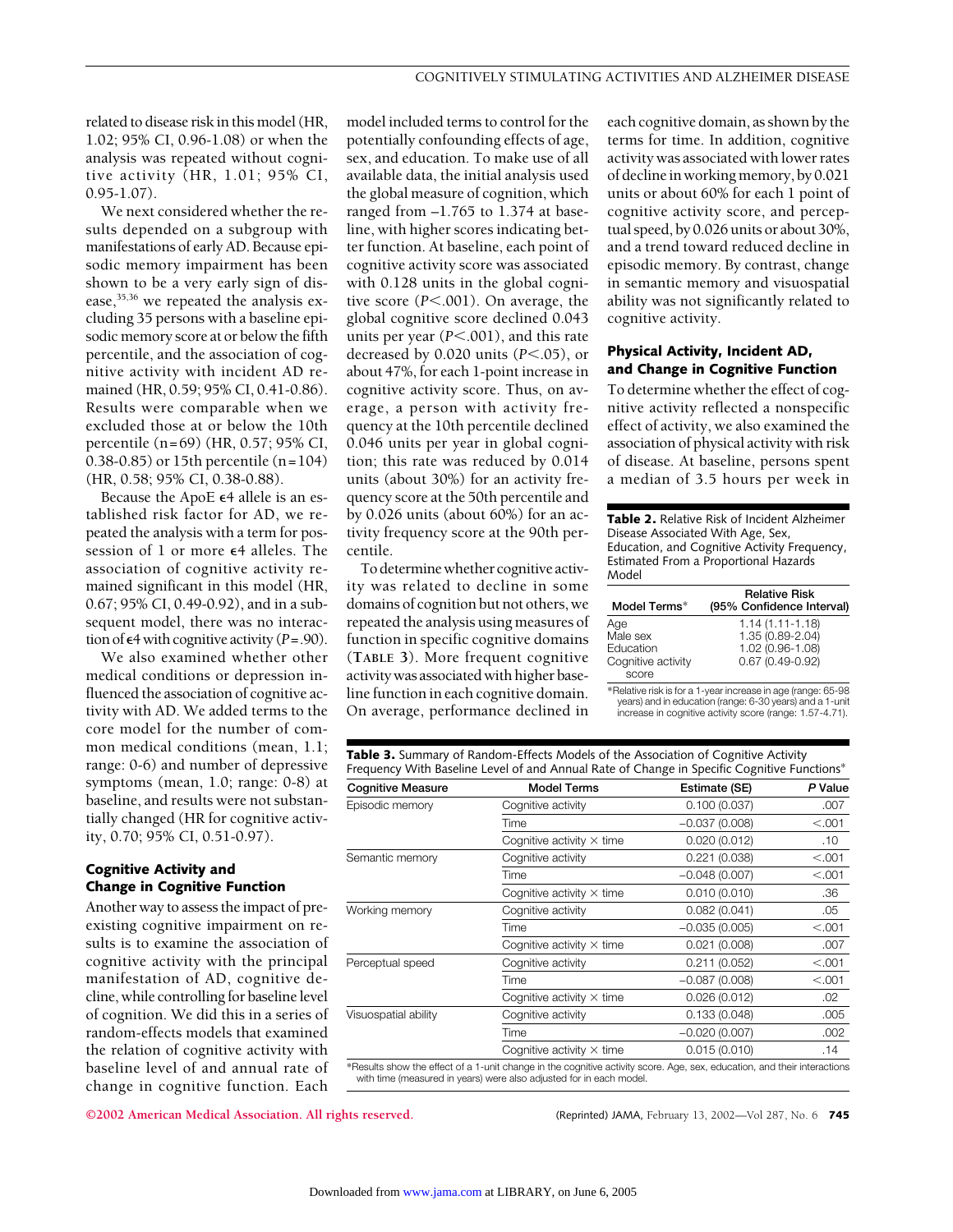**Table 4.** Relative Risk of Incident Alzheimer Disease Associated With Age, Sex, Education, and Physical Activity Frequency, Estimated From a Proportional Hazards Model\*

| <b>Model Terms</b> | <b>Relative Risk</b><br>(95% Confidence Interval)             |
|--------------------|---------------------------------------------------------------|
| Age                | $1.15(1.11 - 1.18)$                                           |
| Male sex           | 1.46 (0.95-2.23)                                              |
| Education          | 1.01 (0.95-1.07)                                              |
| Physical activity  |                                                               |
| Quartile 2         | $0.71(0.42 - 1.19)$                                           |
| Quartile 3         | $0.73(0.44 - 1.20)$                                           |
| Quartile 4         | $0.61(0.35 - 1.05)$                                           |
|                    | *Relative risk is for a 1-year increase in age (range: 65-98) |

\*Relative risk is for a 1-year increase in age (range: 65-98 years) and in education (range: 6-30 years). For physical activity, the least active quartile was the reference group for comparisons with each of the other quartiles.

physical activities (interquartile range, 0.5-7.0 ; mean, 5.7; SD, 8.3 hours). Because of the skewed distribution, we divided physical activity time into quartiles and contrasted those in the lowest quartile with each of the remaining quartiles in a proportional hazards model that controlled for age, sex, and education. As shown in **TABLE 4**, risk of incident AD was not significantly reduced in any quartile relative to the lowest quartile. Similar results were obtained when the analysis was repeated with physical activity treated as a continuous variable (HR, 1.00; 95% CI, 0.97-1.02). Results were also comparable when cognitive activity was added to the model. In random-effects models that controlled for demographic variables, physical activity was not related to decline in global or specific measures of cognitive function.

## **COMMENT**

We found that frequency of participation in common cognitive activities was associated with incident AD during a mean of 4.5 years of follow-up. On average, a person reporting frequent cognitive activity at baseline (90th percentile) was 47% less likely to develop AD than a person with infrequent activity (10th percentile). These results suggest that frequent cognitive activity in old age is associated with reduced risk of incident AD.

A prospective, population-based study found that lower participation in several leisure activities was associated with higher risk of incident dementia after 3 years of follow-up.37 However, few of the activities were cognitive, activity frequency was not assessed, and education was not controlled for. In 2 retrospective casecontrol studies, frequency of cognitive and physical activity in mid-life was associated with risk of AD.<sup>4,5</sup> However, information about mid-life activity was obtained after disease onset, by informant-report for cases, and by selfreport for controls, potentially biasing results.

Few prospective studies have evaluated the relation of physical activity to dementia or AD, and their results have been inconsistent.<sup>38-40</sup> We found no evidence that frequency of participation in physical activities was associated with risk of AD or rate of cognitive decline. This observation is important because it suggests that the association of cognitive activity with disease risk reflects mental stimulation rather than a nonspecific result of being active.

A novel feature of this study is that incident AD and change in different cognitive abilities were used as separate but complementary outcomes. We found that the frequency of cognitive activity was not only associated with level of cognition at baseline, consistent with prior research, $6-8$  but also with rate of cognitive decline, suggesting that the association of cognitive activity with AD is not exclusively due to the association of cognitive activity with premorbid level of cognitive ability, a known risk factor for the disease. $41,42$  A previous study found that frequency of novel information processing was associated with rate of cognitive decline during a 6-year period. $43$  This association was observed for only 1 of 9 cognitive measures, however, and education was not controlled for.

The basis of the association of cognitive activity with incident AD is uncertain. One hypothesis is that cognitive activity is protective.<sup>1-3</sup> One version of this hypothesis is that with repetition some cognitive skills

become more efficient and less vulnerable to disruption by AD pathology.<sup>44</sup> Alternatively, frequent cognitive activity may strengthen processing skills such as working memory and perceptual speed, which may help to compensate for age-related decline in other cognitive systems.45 That cognitive activity was mainly associated with change in working memory and perceptual speed in this study, and with working memory in a prior study, $43$  is consistent with a compensatory mechanism.

Another possibility is that reduced cognitive activity is an early sign of AD. However, we excluded persons who met clinical criteria for AD at baseline and obtained comparable results in secondary analyses after excluding those with low episodic memory scores at baseline. Further, cognitive activity was related to rate of cognitive decline after controlling for baseline level of cognition. Nevertheless, because AD is thought to develop slowly over many years, it is possible that prodromal manifestations of the disease contributed to the results. Indeed, if cognitive activity is protective, reduced cognitive activity should be an early sign of disease.

Cognitive activity may also be a proxy for some other less easily modified variable. However, we controlled for key demographic and clinical variables that have been associated with disease risk, cognitive activity frequency, or both. Further, the homogeneity in this cohort substantially reduces the confounding effect of socioeconomic status and education.<sup>46</sup> Education, in fact, was unrelated to incident AD, contrary to many<sup>47-49</sup> but not all<sup>50-52</sup> previous prospective studies, possibly due to the high level of educational attainment in this cohort (88% with 16 years or more).

This study has several strengths, including a relatively long study period with an average of more than 5 evenly spaced observations per individual, follow-up participation exceeding 95%, use of uniform structured evaluations and widely accepted criteria applied by

**746** JAMA, February 13, 2002—Vol 287, No. 6 (Reprinted) **©2002 American Medical Association. All rights reserved.**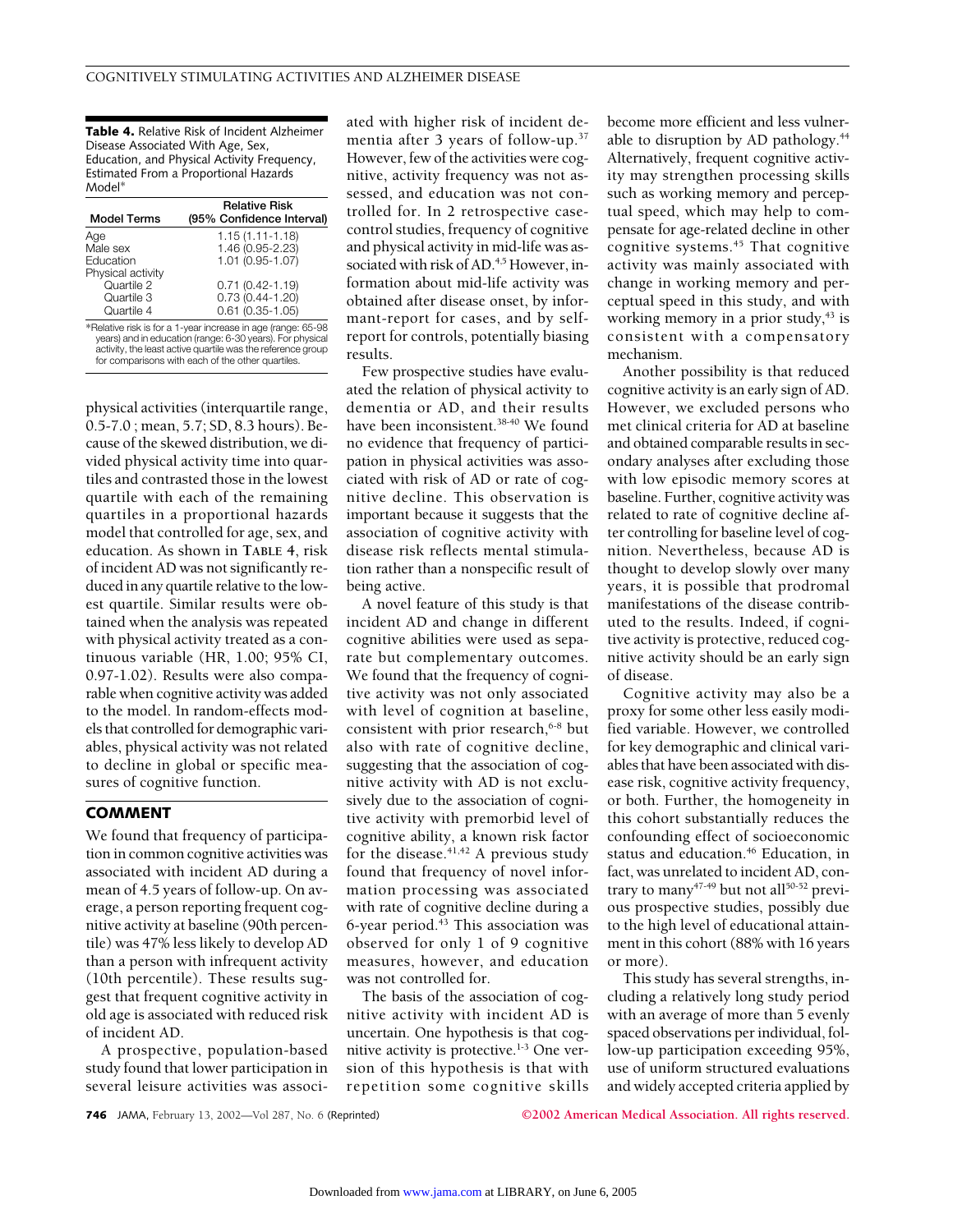board-certified neurologists to diagnose AD, and use of previously established composite measures of cognitive activity frequency and cognitive function. In addition, the clinical diagnosis of AD has been confirmed pathologically in more than 80% of cases evaluated to date.

Our study also has important limitations. The cohort is selected and differs from older persons in the US population in education, lifestyle, and perhaps other ways. It will be important, therefore, to replicate these findings in more diverse cohorts. Furthermore, our findings regarding the association of cognitive activity with reduced risk of AD only pertain to our composite measure of cognitive activity. More detailed studies are required to establish whether there is a differential effect of each of these activities on disease risk. Finally, the basis of the association of cognitive activity frequency with incident AD and rate of cognitive decline remains to be established. Disentangling the complex associations among cognitive activity, AD, and cognitive function is likely to require longer observational studies, clinical-pathological research, and evaluations of cognitive interventions.

**Author Contributions:** *Study concept and design:* Wilson, Mendes de Leon, Evans, Bennett.

*Acquisition of data:* Wilson, Schneider, Bennett. *Analysis and interpretation of data:* Wilson, Mendes

de Leon, Barnes, Bienias, Bennett. *Drafting of the manuscript:* Wilson, Mendes de Leon,

Schneider, Evans, Bennett. *Critical revision of the manuscript for important in-*

*tellectual content:* Wilson, Mendes de Leon, Barnes, Bienias, Evans, Bennett.

*Statistical expertise:* Mendes de Leon, Bienias, Bennett.

*Obtained funding:* Evans, Bennett.

*Administrative, technical, or material support:* Wilson, Schneider, Evans, Bennett.

*Study supervision:* Wilson, Evans, Bennett. **Funding/Support:** This research was supported by National Institute on Aging grants RO1 AG15819, KO8 AG00849, and P30 AG10161.

**Acknowledgment:** We are indebted to the altruism and support of the hundreds of nuns, priests, and brothers from the following groups participating in the Religious Orders Study: Archdiocesan priests of Chicago, Ill, Dubuque, Iowa, and Milwaukee, Wis; Benedictine Monks, Lisle, Ill, and Collegeville, Minn; Benedictine Sisters of Erie, Erie, Pa; Benedictine Sisters of the Sacred Heart, Lisle, Ill; Capuchins, Appleton, Wis; Christian Brothers, Chicago, Ill, and Memphis, Tenn; Diocesan priests of Gary, Ind; Dominicans of River Forest, River Forest, Ill; Felician Sisters, Chicago, Ill; Franciscan Handmaids of Mary, New York, NY; Franciscans, Chicago, Ill; Holy Spirit Missionary Sisters, Techny,

Ill; Maryknolls, Los Altos, Calif, and Maryknoll, NY; Norbertines, DePere, Wis; Oblate Sisters of Providence, Baltimore, Md; Passionists, Chicago, Ill; Presentation Sisters, BVM, Dubuque, Iowa; Servites, Chicago, Ill; Sinsinawa Dominican Sisters, Chicago, Ill, and Sinsinawa, Wis; Sisters of Charity, BVM, Chicago, Ill, and Dubuque, Iowa; Sisters of the Holy Family, New Orleans, La; Sisters of the Holy Family of Nazareth, Des Plaines, Ill; Sisters of Mercy of the Americas, Chicago, Ill, Aurora, Ill, and Erie, Pa; Sisters of St Benedict, St Cloud, Minn, and St Joseph, Minn; Sisters of St Casimir, Chicago, Ill; Sisters of St Francis of Mary Immaculate, Joliet, Ill; Sisters of St Joseph of La Grange, La Grange Park, Ill; Society of Divine Word, Techny, Ill; Trappists, Gethsemane, Ky, and Peosta, Iowa; Wheaton Franciscan Sisters, Wheaton, Ill. We also thank Julie Bach, MSW, coordinator of the Religious Orders Study; Todd Beck, MS, for statistical programming; and Valerie Young for preparing the manuscript.

#### **REFERENCES**

**1.** Friedland RP. Epidemiology, education, and the ecology of Alzheimer's disease. *Neurology.* 1993;43: 246-249.

**2.** Katzman R. Education and the prevalence of dementia and Alzheimer's disease. *Neurology.* 1993;43: 13-20.

**3.** Mortimer JA. Brain reserve and the clinical expression of Alzheimer's disease. *Geriatrics.* 1997;52 (suppl 2):S50-S53.

**4.** Friedland RP, Fritsch T, Smyth KA, et al. Patients with Alzheimer's disease have reduced activities in midlife compared with healthy control-group members. *Proc Natl Acad Sci U S A.* 2001;98:3440-3445. **5.** Kondo K, Niino M, Shido K. A case-control study of Alzheimer's disease in Japan—significance of lifestyles. *Dementia.* 1994;5:314-326.

**6.** Christensen H, Mackinnon A. The association between mental, social, and physical activity and cognitive performance in young and old subjects. *Age Ageing.* 1993;22:175-182.

**7.** Hultsch D, Hammer M, Small B. Age differences in cognitive performance in later life: relationships to self-reported health and activity life style. *J Gerontol.* 1993;48:P1-P11.

**8.** Wilson RS, Bennett DA, Beckett LA, et al. Cognitive activity in older persons from a geographically defined population. *J Gerontol B Psychol Soc Sci.* 1999; 54:P155-P160.

**9.** Kordower JH, Chu Y, Stebbins GT, et al. Loss and atrophy of layer II entorhinal cortex neurons in elderly people with mild cognitive impairment. *Ann Neurol.* 2001;49:202-213.

**10.** Mufson EJ, Chen E-Y, Cochran EJ, Beckett LA, Bennett DA, Kordower JH. Entorhinal cortex B-amyloid load in individuals with mild cognitive impairment. *Exp Neurol.* 1999;158:469-490.

**11.** Wilson RS, Beckett LA, Barnes LL, et al. Individual differences in rates of change in cognitive abilities of older persons. *Psychol Aging.* In press.

**12.** McKhann G, Drachman D, Folstein M, et al. Clinical diagnosis of Alzheimer's disease: report of the NINCDS-ADRDA Work Group under the auspices of Department of Health and Human Services Task Force on Alzheimer's Disease. *Neurology.* 1984;34:939- 944.

**13.** Folstein M, Folstein S, McHugh P. Mini-Mental State: a practical method for grading the mental state of patients for the clinician. *J Psychiatr Res.* 1975;12: 189-198.

**14.** Albert MS, Smith L, Scherr P, Taylor J, Evans DA, Funkenstein H. Use of brief cognitive tests to identify individuals in the community with clinically diagnosed Alzheimer's disease. *Int J Neurosci.* 1991;57: 167-178.

**15.** Weschler D. *Wechsler Memory Scale—Revised*

*Manual.* San Antonio, Tex: Psychological Corp; 1987. **16.** Welsh KA, Butters N, Mohs RC, et al. The Consortium to Establish a Registry for Alzheimer's Disease (CERAD), part V: a normative study of the neuropsychological battery. *Neurology.* 1994;44:609- 614.

**17.** Ekstrom RB, French JW, Harman HH, Kermen D. *Manual for Kit of Factor-Referenced Cognitive Tests.* Princeton, NJ: Educational Testing Service; 1976.

**18.** Nelson HE. *National Adult Reading Test (NART) Test Manual.* Windsor, Berkshire: NFER-NELSON Publishing Co; 1982.

**19.** Cooper JA, Sager HJ, Jordan N, Harvey NS, Sullivan EV. Cognitive impairment in early, untreated Parkinson's disease and its relationship to motor disability. *Brain.* 1991;114:2095-2122.

**20.** Craik FIM. A functional account of age differences in memory. In: Klix E, Hagendorf H, eds. *Human Memory and Cognitive Capabilities: Mechanisms and Performances.* Amsterdam, the Netherlands: Elsevier Science Publishers BV; 1986:409-422.

**21.** Smith A. *Symbol Digit Modalities Test Manual– Revised.* Los Angeles, Calif: Western Psychological Services; 1982.

**22.** Benton AL, Sivan AB, Hamsher K, Varney NR, Spreen O. *Contributions to Neuropsychological Assessment.* 2nd ed. New York, NY: Oxford University Press; 1994.

**23.** Raven JC, Court JH, Raven J. *Manual for Raven's Progressive Matrices and Vocabulary Scales.* Oxford, England: Oxford University Press; 1992.

**24.** McPhillips JB, Pellettera KM, Barrett-Connor E, Wingard DL, Criqui MH. Exercise patterns in a population of older adults. *Am J Prev Med.* 1989;5: 65-72.

**25.** *1985 Health Interview Survey.* Hyattsville, Md: US Public Health Service; 1985. National Center for Health Statistics, Series 10. Publication No. 160 PHHS (PHS) 86-1568.

**26.** Taylor HL, Jacobs DR, Shucker B, Knudsen J, Leon AS, Debacker G. A questionnaire for the assessment of leisure time physical activities. *J Chronic Dis.* 1978; 31:741-755.

**27.** Hixson JE, Vernier DT. Restriction isotyping of human apolipoprotein E by gene amplification and cleavage with Hha I. *J Lipid Res.* 1990;31:545-548.

**28.** Kohout FJ, Berkman LF, Evans DA, Cornoni-Huntley J. Two shorter forms of the CES-D depression symptoms index. *J Aging Health.* 1993;5:179- 193.

**29.** Radloff LS. The CES-D scale: a self report depression scale for research in the general population. *Appl Psychol Meas.* 1977;1:385-401.

**30.** Cox DR. Regression models and life tables (with discussion). *J R Soc Stat Soc B.* 1972;74:187-220.

**31.** Laird N, Ware J. Random-effects models for longitudinal data. *Biometrics.* 1982;38:963-974.

**32.** Wilson RS, Gilley DW, Bennett DA, Beckett LA. Evans DA. Person-specific paths of cognitive decline in Alzheimer's disease and their relation to age. *Psychol Aging.* 2000;15:18-28.

**33.** SAS Institute Inc. *SAS/STAT User's Guide, Version 8.* Cary, NC: SAS Institute Inc; 1997.

**34.** Mirra SS, Heyman A, McKeel D, et al. The Consortium to Establish a Registry for Alzheimer's Disease (CERAD), part II: standardization of the neuropathologic assessment of Alzheimer's disease. *Neurology.* 1991;41:479-486.

**35.** Bowen J, Teri L, Kukull W, McCormick W, Mc-Curry SM, Larson EB. Progression to dementia in patients with isolated memory loss. *Lancet.* 1997;349: 763-765.

**36.** Howieson DB, Dame A, Camicioli R, Sexton G, Payami H, Kaye JA. Cognitive markers preceding Alzheimer's dementia in the healthy oldest old.*J Am Geriatr Soc.* 1997;45:584-589.

**37.** Fabrigoule C, Letenneur L, Dartigues JF, Zar-

**©2002 American Medical Association. All rights reserved.** (Reprinted) JAMA, February 13, 2002—Vol 287, No. 6 **747**